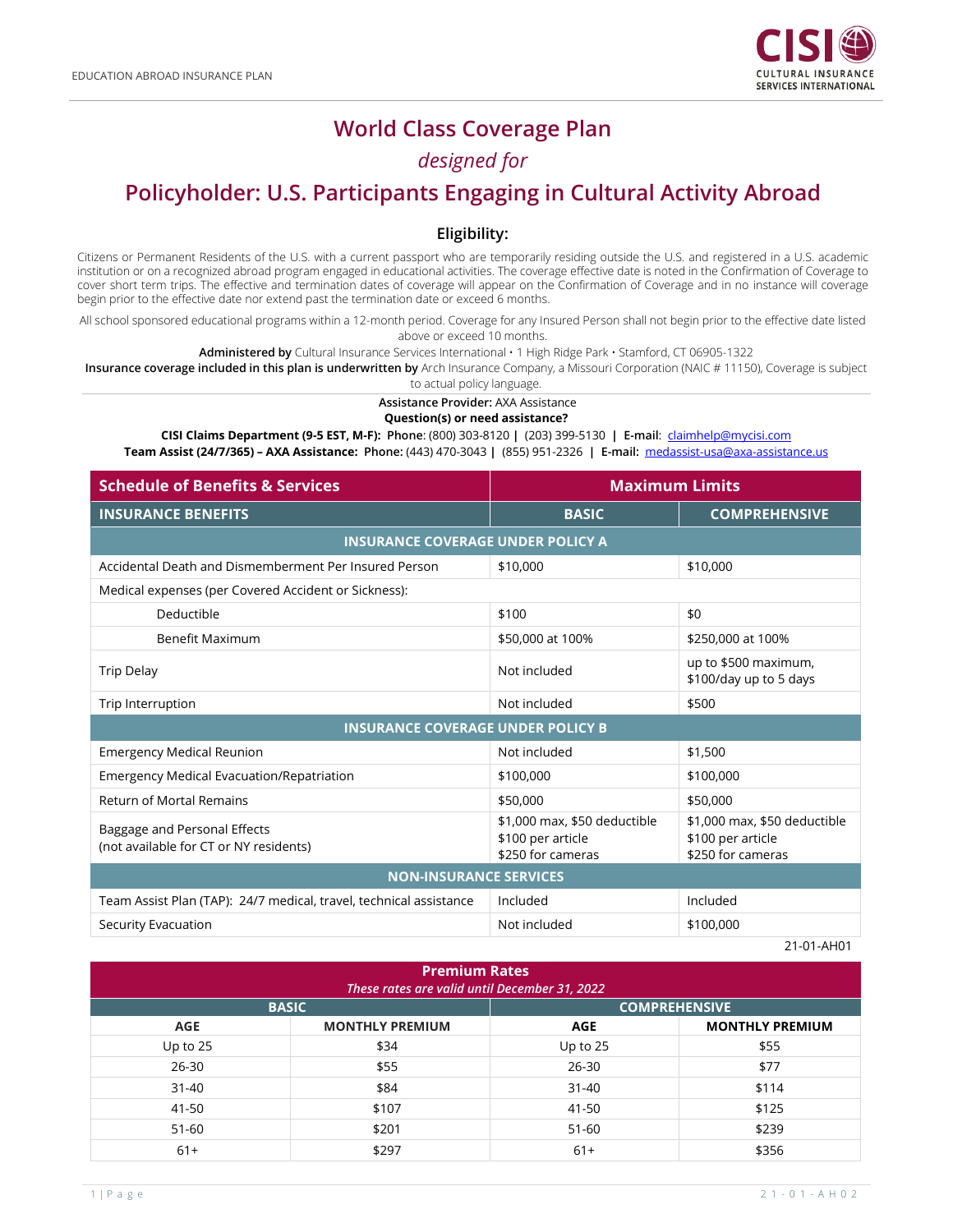

This is a brief description of coverage provided and is subject to the terms, conditions, limitations and exclusions of the policy. Please see the policy and confirmation of coverage for complete details. Coverage may vary or may not be available in all states. *In the event of any conflict between this summary of coverage and the policy, the policy will govern. The policy is a short-term policy, with limited benefits.* This insurance is not an alternative or replacement to comprehensive medical or major medical coverage. Further, this insurance is not minimum essential benefits as set forth under the Patient Protection and Affordable Care Act.

# **INSURANCE COVERAGE UNDER POLICY A AND POLICY B**

### **Eligibility and Provisions**

<span id="page-1-0"></span>Benefits are payable under the Policy for Covered Expenses incurred by an Insured Person for the items stated in the *Schedule of Benefits & Services*. Benefits shall be payable to either the Insured Person or the Service Provider for Covered Expenses incurred outside the Insured Person's Home Country. The first such expense must be incurred by an Insured Person within 30 days after the date of the Covered Accident or commencement of the Sickness; and

- All expenses must be incurred by the Insured Person within 52 weeks from the date of the Covered Accident or commencement of the Sickness; and
- The Insured Person must remain continuously insured under the Policy for the duration of the treatment.

The charges enumerated herein shall in no event include any amount of such charges which are in excess of Reasonable and Customary charges. If the charge incurred is in excess of such average charge such excess amount shall not be recognized as a Covered Expense. All charges shall be deemed to be incurred on the date such services or supplies, which give rise to the expense or charge, are rendered or obtained.

### **INSURANCE COVERAGE UNDER POLICY A**

#### **Accidental Death and Dismemberment Benefit**

**Accidental Death Benefit**. If Injury to the Insured Person results in death within 180 days of the date of the Covered Accident that caused the Injury, the Company will pay 100% of the Maximum Amount.

**Accidental Dismemberment Benefit**. If Injury to the Insured Person results, within 180 days of the date of the Covered Accident that caused the Injury, in any one of the Losses specified below, the Company will pay the percentage of the Maximum Amount shown below for that Loss:

| For Loss of:                        | <b>Percentage of Maximum Amount:</b> |
|-------------------------------------|--------------------------------------|
| Both Hands or Both Feet             | 100%                                 |
| Sight of Both Eyes                  | 100%                                 |
| One Hand and One Foot               | 100%                                 |
| One Hand and the Sight of One Eye   | 100%                                 |
| One Foot and the Sight of One Eye   | 100%                                 |
| Speech and Hearing in Both Ears     | 100%                                 |
| One Hand or One Foot                | 50%                                  |
| The Sight of One Eye                | 50%                                  |
| Speech or Hearing in Both Ears      | 50%                                  |
| Hearing in One Ear                  | 25%                                  |
| Thumb and Index Finger of Same Hand | 25%                                  |

"Loss of a Hand or Foot" means complete severance through or above the wrist or ankle joint. "Loss of Sight of an Eye" means total and irrecoverable loss of the entire sight in that eye. "Loss of Hearing in an Ear" means total and irrecoverable loss of the entire ability to hear in that ear. "Loss of Speech" means total and irrecoverable loss of the entire ability to speak. "Loss of Thumb and Index Finger" means complete severance through or above the metacarpophalangeal joint of both digits.

If more than one Loss is sustained by an Insured Person as a result of the same Covered Accident, only one amount, the largest, will be payable. Only one benefit, the largest to which you are entitled, is payable for all losses resulting from the same accident. Maximum aggregate benefit per occurrence is \$1,000,000 for Basic plan; \$2,000,000 for Comprehensive plan.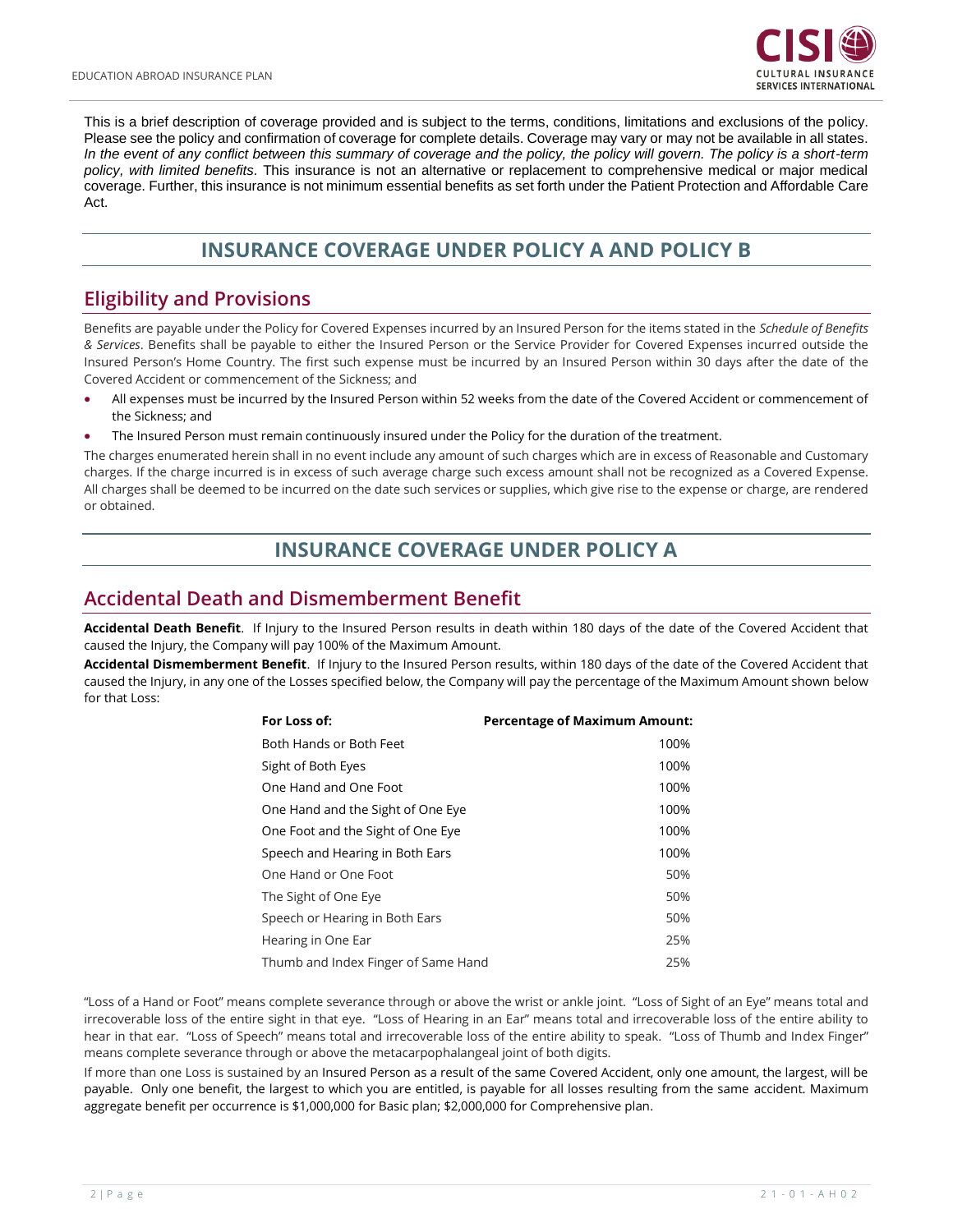

# <span id="page-2-0"></span>**Accident and Sickness Medical Expense Benefit**

The Company will pay Covered Expenses due to Accident or Sickness only, as per the limits stated in the *Schedule of Benefits & Services*. Coverage is limited to Covered Expenses incurred subject to Exclusions. All bodily Injuries sustained in any one Covered Accident shall be considered one Disablement, all bodily disorders existing simultaneously which are due to the same or related causes shall be considered one Disablement. If a Disablement is due to causes which are the same or related to the cause of a prior Disablement (including complications arising there from), the Disablement shall be considered a continuation of the prior Disablement and not a separate Disablement.

Treatment of an Injury or Sickness must occur within 30 days of the Accident or onset of the Sickness.

When a covered Injury or Sickness is incurred by the Insured Person the Company will pay Reasonable and Customary medical expenses excess of the Deductible and Coinsurance as stated in the *Schedule of Benefits & Services*. In no event shall the Company's maximum liability exceed the maximum stated in the *Schedule of Benefits & Services* as to Covered Expenses during any one period of individual coverage.

The Deductible and Coinsurance amount consists of Covered Expenses which would otherwise be payable under the Policy. These expenses must be borne by the Insured Person.

#### **Covered Expenses**

*For the purpose of the Accident and Sickness Medical Expense Benefit, only such expenses, incurred as the result of a Disablement, which are specifically enumerated in the following list of charges, and which are not excluded in the Exclusions section, shall be considered as Covered Expenses:*

- Charges made by a Hospital for semi-private room and board, floor nursing while confined in a ward or semi-private room of a Hospital and other Hospital services inclusive of charges for professional service and with the exception of personal services of a non-medical nature; provided, however, that expenses do not exceed the Hospital's average charge for semiprivate room and board accommodation.
- Charges made for Intensive Care or Coronary Care charges and nursing services.
- Charges made for diagnosis, Treatment and Surgery by a Physician.
- Charges made for an operating room.
- Charges made for Outpatient Treatment, same as any other Treatment covered on an Inpatient basis. This includes ambulatory Surgical centers, Physicians' Outpatient visits/examinations, clinic care, and Surgical opinion consultations.
- Charges made for the cost and administration of anesthetics.
- Charges for medication, x-ray services, laboratory tests and services, the use of radium and radioactive isotopes, oxygen, blood, transfusions, and medical Treatment.
- Charges for physiotherapy, if recommended by a Physician for the Treatment of a specific Disablement and administered by a licensed physiotherapist.
- Dressings, drugs, and medicines that can only be obtained upon a written prescription of a Physician.
- Local transportation to or from the nearest Hospital or to and from the nearest Hospital with facilities for required Treatment. Such Transportation shall be by licensed ground ambulance only, within the metropolitan area in which the Insured Person is located at that time the service is used. If the Insured Person is in a rural area, then qualified licensed ground ambulance transportation to the nearest metropolitan area shall be considered a Covered Expense.
- Medical expenses incurred for Treatment of sports related accidents. Interscholastic and Amateur sports are excluded.

#### <span id="page-2-1"></span>**Trip Interruption**

Trip Interruption coverage may provide benefits up to the maximum stated in the *Schedule of Benefits*, Trip Interruption the Insured Person incurs for trips if interrupted after departure. Coverage is provided for losses (after the Effective Date) the Insured Person incurs due to the interruption of the Insured Person's trip if caused by Death of a Family Member or serious damage to the Insured Person's principal residence from fire, flood, or similar natural disaster (tornado, earthquake, hurricane, etc.).

Coverage may be provided for the cost of a one-way air or ground transportation ticket of the same class as the unused travel ticket to return an Insured Person from the International airport nearest to where the Insured Person was located at the time of learning of such death or destruction to the International airport nearest to: (i) the location of the funeral or place of burial in the case of the Unexpected death of a Relative, or (ii) the Insured Person's principal residence in the case of substantial destruction thereof; subject to the following conditions and limitations:

1. The Insured Person must be outside of his/her Home Country at the time of the death of the Relative or the substantial destruction of the principal residence; and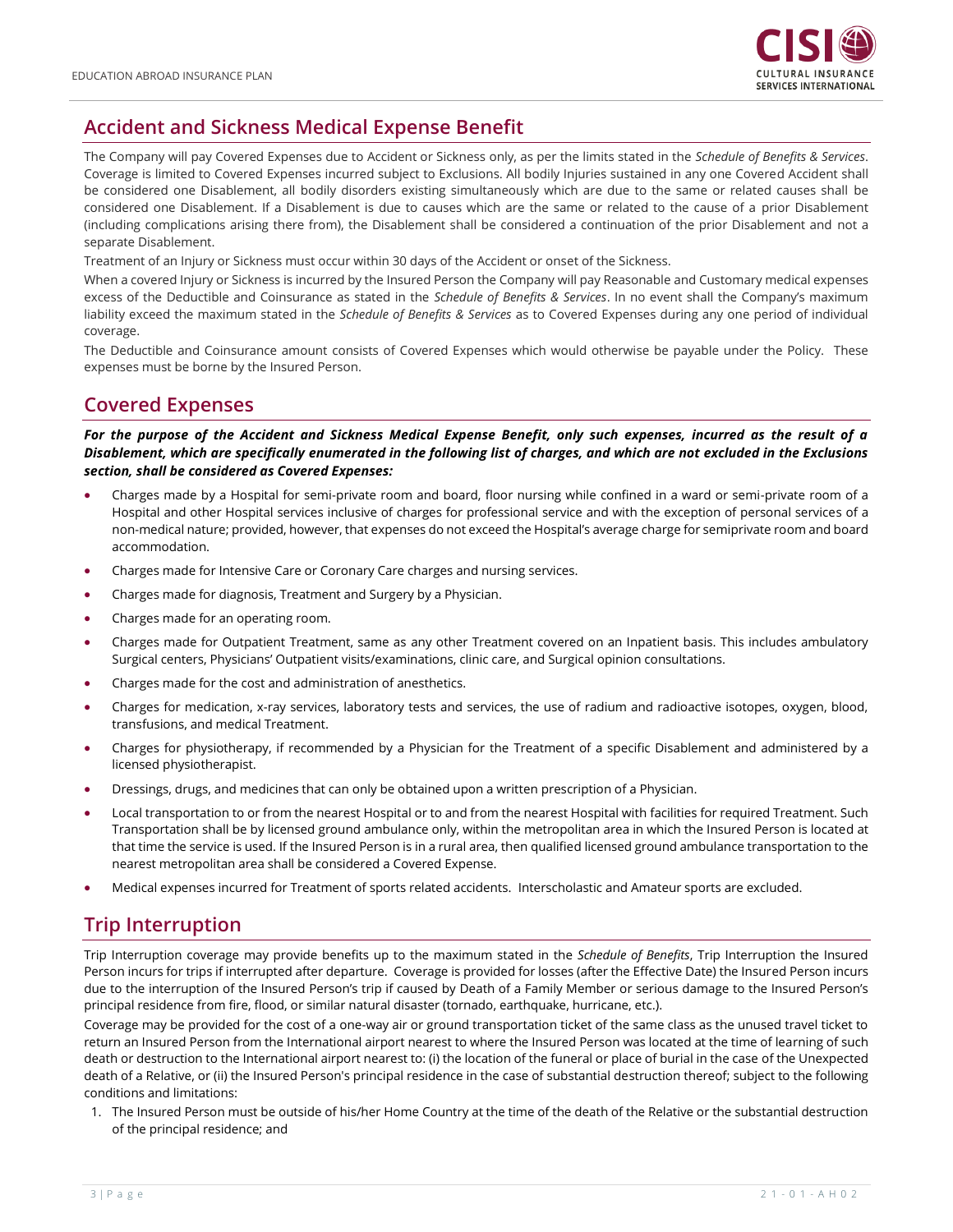

- 2. The Unexpected death of the Relative or the substantial destruction of the residence must have occurred during the Period of Coverage; and
- 3. The Company will deduct from the Trip Interruption benefits payable hereunder the value, if any, of the unused return ticket held by the Insured Person at the time of the death, which value the Insured Person must attempt to receive credit for or apply towards the costs of the return trip.

The Company will not provide any benefits, reimbursements or coverages for any of the costs or expenses incurred by the Insured Person for a re-return trip, if any, to the original location of the Insured Person at the time of learning of such death.

# <span id="page-3-0"></span>**Trip Delay**

The Company will reimburse the Insured Person for Covered Expenses on a one-time basis, up to the maximum shown in the *Schedule of Benefits*, if the Insured Person is delayed en route to or from the trip for twelve (12) or more hours due to the following reasons:

- a) Any delay of a Common Carrier (including inclement weather, equipment failure and strike or other job action);
- b) Any delay by a traffic accident en route to a departure, in which the Insured Person is directly or not directly involved;
- c) Any delay due to lost or stolen passports, travel documents, money, quarantine, hijacking, unannounced strike, natural disaster, civil commotion, or riot.

Covered Expenses Include: Meals, lodging, and traveling expenses limited to the amount shown on the *Schedule of Benefits*. Incurred expenses must be accompanied by receipts.

## **Exclusions for Policy A**

#### *For benefits listed under Accidental Death and Dismemberment, the insurance does not cover:*

- Disease of any kind; Sickness of any kind.
- Suicide or attempt thereof by the Insured Person, while sane or self-destruction or any attempt thereof by the Insured Person, while insane.
- Bacterial infections except pyogenic infection which shall occur through an accidental cut or wound.
- Service in the military, naval or air service of any country.
- While riding or driving in any kind of competition.
- Injury sustained while the Insured Person is riding as a pilot, student pilot, operator or crew member, in or on, boarding or alighting from, any type of aircraft.
- Any consequence, whether directly or indirectly, proximately or remotely occasioned by, contributed to by, or traceable to, or arising in connection with: a) war, invasion, act of foreign enemy hostilities, warlike operations (whether war be declared or not), or civil war; b) mutiny, riot, strike, military or popular uprising insurrection, rebellion, revolution, military or usurped power; c) any act of any person acting on behalf of or in connection with any organization with activities directed towards the overthrow by force of the Government de jure or de facto or to the influencing of it by terrorism or violence; d) martial law or state of siege or any events or causes which determine the proclamation or maintenance of marital law or state of siege (hereinafter for the purposes of this Exclusion called the "Occurrences"); e) Any consequence happening or arising during the existence of abnormal conditions (whether physical or otherwise), whether directly or indirectly, proximately or remotely occasioned by, or contributed to by, traceable to, or arising in connection with, any of the said Occurrences shall be deemed to be consequences for which the Company shall not be liable under the Policy except to the extent that the Insured Person shall prove that such consequence happened independently of the existence of such abnormal conditions.
- Injury sustained while the Insured Person is riding as a passenger in any aircraft (a) not having a current and valid Airworthy Certificate and (b) not piloted by a person who holds a valid and current certificate of competency for piloting such aircraft.
- Injury occasioned or occurring while the Insured Person is committing or attempting to commit a felony or to which a contributing cause was the Insured Person being engaged in an illegal occupation.
- Being under the influence of alcohol or having taken drugs or narcotics unless prescribed by a legally qualified Physician or surgeon;
- Hernia of any kind;
- Flying in any aircraft being used for or in connection with acrobatic or stunt flying, racing or endurance tests;
- Flying in any rocket-propelled aircraft;
- Flying in any aircraft being used for or in connection with crop dusting or seeding or spraying, fire fighting, exploration, pipe or power line inspection, any form of hunting or herding, aerial photography, banner towing or any experimental purpose;
- Flying in any aircraft which is engaged in any flight which requires a special permit or waiver from the authority having jurisdiction over civil aviation, even though granted;
- Pregnancy, childbirth, miscarriage or abortion.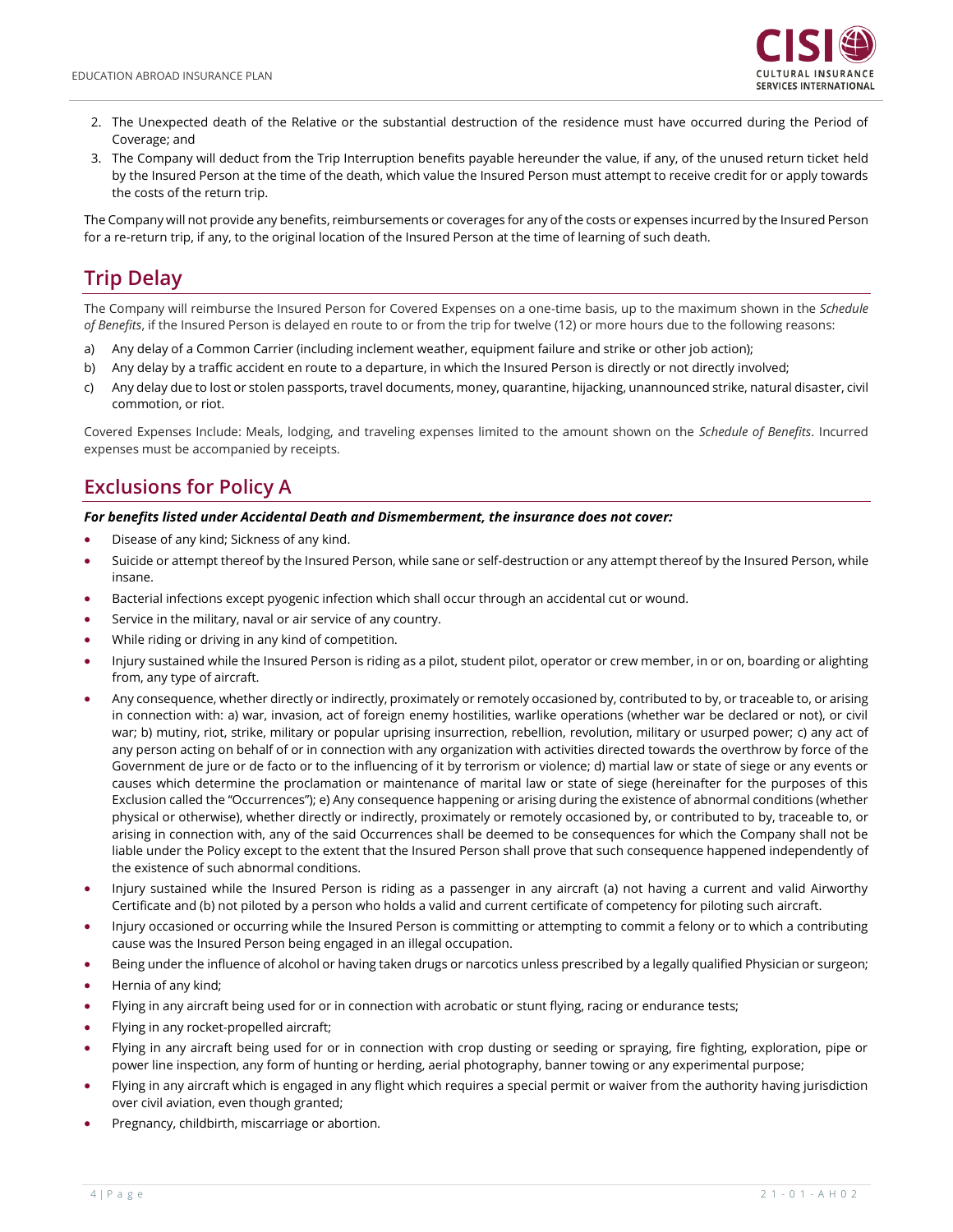

#### *For all other benefits under Policy A, the Insurance does not cover:*

- Pre-existing Conditions, defined in the policy (this exclusion does not apply to Emergency Medical Evacuation/Repatriation).
- Injury or Illness claim which is not presented to the Company for payment within 6 months of receiving treatment.
- Charges for treatment which is not Medically Necessary.
- Charges for treatment which exceed Reasonable and Customary charges.
- Charges incurred for Surgery or treatments which are, Experimental/Investigational, or for research purposes.
- Services, supplies or treatment, including any period of Hospital confinement, which were not recommended, approved and certified as Medically Necessary and reasonable by a Physician.
- Any consequence, whether directly or indirectly, proximately or remotely occasioned by, contributed to by, or traceable to, or arising in connection with: a) war, invasion, act of foreign enemy hostilities, warlike operations (whether war be declared or not), or civil war; b) mutiny, riot, strike, military or popular uprising insurrection, rebellion, revolution, military or usurped power; c) any act of any person acting on behalf of or in connection with any organization with activities directed towards the overthrow by force of the Government de jure or de facto or to the influencing of it by terrorism or violence; d) martial law or state of siege or any events or causes which determine the proclamation or maintenance of marital law or state of siege (hereinafter for the purposes of this Exclusion called the "Occurrences"); e) Any consequence happening or arising during the existence of abnormal conditions (whether physical or otherwise), whether directly or indirectly, proximately or remotely occasioned by, or contributed to by, traceable to, arising in connection with, any of the said Occurrences shall be deemed to be consequences for which the Company shall not be liable under the Policy except to the extent that the Insured Person shall prove that such consequence happened independently of the existence of such abnormal conditions.
- Injury sustained while participating in professional athletics.
- Injury sustained while participating in Amateur or Interscholastic Athletics.
- Routine physicals, immunizations, or other examinations where there are no objective indications or impairment in normal health, and laboratory diagnostic or x-ray examinations, except in the course of a Disablement established by a prior call or attendance of a Physician, unless otherwise covered under the policy.
- Treatment of the Temporomandibular joint.
- Vocational, speech, recreational or music therapy.
- Services or supplies performed or provided by a Relative of the Insured Person, or anyone who lives with the Insured Person.
- Travel arrangements that were neither coordinated by nor approved by the Assistance Company in advance, unless otherwise specified.
- Cosmetic or plastic Surgery, except as the result of a covered Accident; for the purposes of the Policy, treatment of a deviated nasal septum shall be considered a cosmetic condition.
- Elective Surgery or Elective Treatment which can be postponed until the Insured Person returns to his/her Home Country, where the objective of the trip is to seek medical advice, treatment or Surgery.
- Treatment and the provision of false teeth or dentures, normal ear tests and the provision of hearing aids.
- Eye refractions or eye examinations for the purpose of prescribing corrective lenses for eye glasses or for the fitting thereof, unless caused by Accidental bodily Injury incurred while insured hereunder.
- Congenital abnormalities and conditions arising out of or resulting there from.
- Expenses as a result or in connection with the commission of a felony offense.
- Injury sustained while taking part in mountaineering where ropes or guides are normally used; hang gliding; parachuting; bungee jumping; racing by horse, motor vehicle or motorcycle; parasailing.
- Treatment paid for or furnished under any other individual or group policy or other service or medical pre-payment plan arranged through the employer to the extent so furnished or paid, or under any mandatory government program or facility set up for treatment without cost to any individual.
- Dental care, except as the result of Injury to natural teeth caused by Accident, unless otherwise covered under the Policy.
- Routine Dental Treatment.
- Drug, treatment or procedure that either promotes or prevents conception, or prevents childbirth, including but not limited to artificial insemination, treatment for infertility or impotency, sterilization or reversal thereof, or abortion.
- Treatment for human organ tissue transplants or bone marrow transplants and their related treatment.
- Expenses incurred while the Insured Person is in their Home Country, unless otherwise covered under the Policy.
- Sex change operations, or for treatment of sexual dysfunction or sexual inadequacy.
- Weight reduction programs or the surgical treatment of obesity.
- Covered Expenses incurred for which the trip to the host country was undertaken to seek medical treatment for a condition.
- Treatment in connection with alcoholism and drug addiction, or use of any drug or narcotic agent;
- Charges provided at no cost to the Insured Person;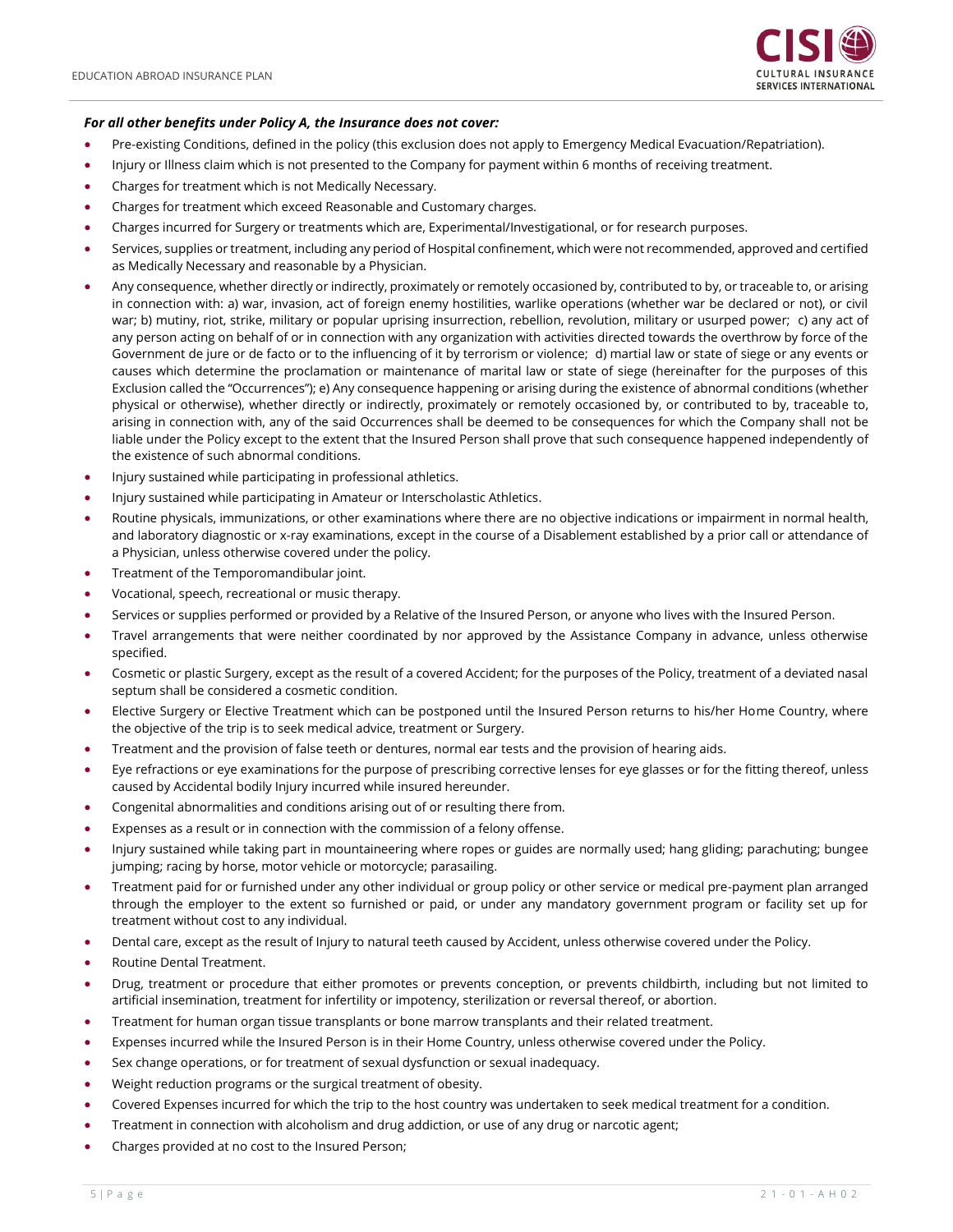

- Injury sustained while under the influence of or Disablement due to wholly or partly to the effects of intoxicating liquor or drugs other than drugs taken in accordance with Treatment prescribed and directed by a Physician for a condition which is covered hereunder but not for the Treatment of drug addiction;
- Expenses which are non-medical in nature:
- Expenses as a result or in connection with intentionally self-inflicted Injury or Illness;
- Treatment of venereal disease;
- Expenses incurred during a Hospital Emergency visit which is not of an Emergency nature;
- Covered Expenses incurred during a Trip after the Insured Person's Physician has limited or restricted travel.

# **INSURANCE COVERAGE UNDER POLICY B**

#### **Emergency Medical Reunion**

When an Insured Person is hospitalized for more than **6 days**, the Company will arrange and pay for round-trip economy-class transportation for one individual selected by the Insured Person, from the Insured Person's Home Country to the location where the Insured Person is hospitalized and return to the current Home Country. The benefits payable will include:

• The cost of a round trip economy airfare and their hotel and meals up to the maximum stated in the *Schedule of Benefits & Services*, Emergency Medical Reunion.

All transportation in connection with an Emergency Medical Reunion must be pre-approved and arranged by the Assistance Company.

### <span id="page-5-0"></span>**Emergency Medical Evacuation Benefit**

The Company will pay, subject to the limitations set out herein, for Covered Emergency Evacuation Expenses reasonably incurred if the Insured suffers an Injury or Emergency Sickness that warrants his or her Emergency Evacuation while covered under the Policy. Benefits payable are subject to the Maximum Amount per Insured shown on the *Schedule of Benefits & Services* for all Emergency Evacuations due to all Injuries from the same Accident or all Emergency Sicknesses from the same or related causes.

A legally licensed Physician, in coordination with the Assistance Company, must order the Emergency Evacuation and must certify that the severity of the Insured's Injury or Emergency Sickness warrants his or her Emergency Evacuation to the closest adequate medical facility. It must be determined that such Emergency Evacuation is required due to the inadequacy of local facilities.

The certification and approval for Emergency Evacuation must be coordinated through the most direct and economical conveyance and route possible, such as air or land ambulance, or commercial airline carrier.

Covered Emergency Evacuation Expenses are those for Medically Necessary Transportation, including Reasonable and Customary medical services and supplies incurred in connection with the Emergency Evacuation or Repatriation of the Insured. Expenses for Transportation must be: (a) recommended by the attending Physician; and (b) required by the standard regulations of the conveyance transporting the Insured, and (c) reviewed and pre-approved by the Assistance Company.

### **Return of Mortal Remains**

The Company will pay the reasonable Covered Expenses incurred to return the Insured Person's body to their primary residence if he/she dies while covered under the Policy. This will not exceed the maximum stated in the *Schedule of Benefits & Services*, Return of Mortal Remains.

Covered Expenses include, but are not limited to, expenses for embalming, cremation, casket for transport and transportation.

All Covered Expenses in connection with a return of mortal remains must be pre-approved and arranged by an Assistance Company representative appointed by the Company.

### **Baggage & Personal Effects**

The Company will reimburse the Insured Person, up to the amount stated in the *Schedule of Benefits & Services*, Baggage and Personal Effects, for theft or damage to baggage and personal effects, checked with a Common Carrier, provided the Insured Person has taken all reasonable measures to protect, save and/or recover his/her property at all times. The baggage and personal effects must be owned by and accompany the Insured Person at all times. There will be a per article limit as shown on the *Schedule of Benefits & Services*. The Company will pay the lesser of the following:

- a) The actual cash value (cost less proper deduction for depreciation at the time of loss, theft or damage);
- b) The cost to repair or replace the article with material of a like kind and quality; or
- c) Per article as stated on the *Schedule of Benefits & Services*.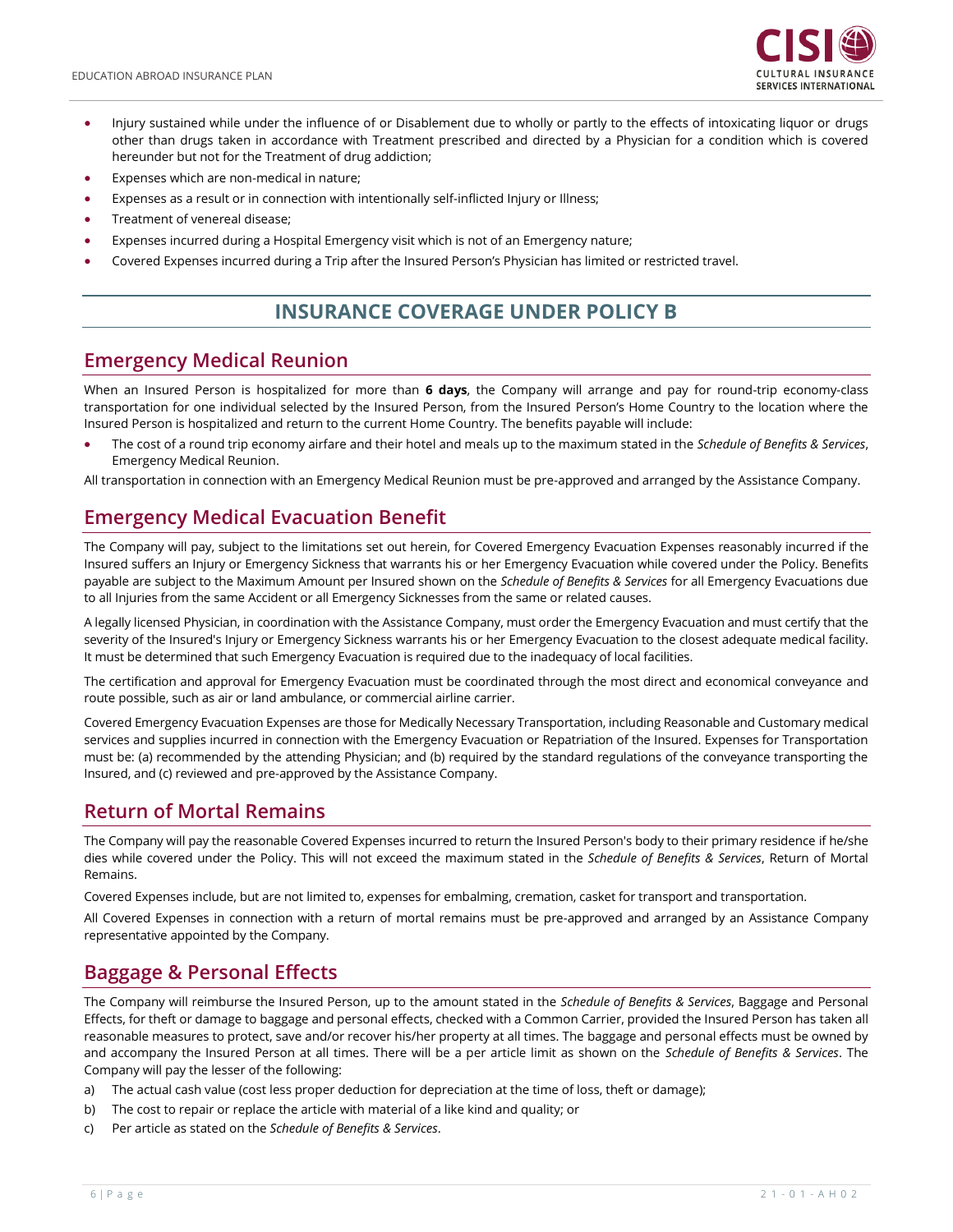

# **Exclusions for Policy B**

#### *For benefits under Policy B, the Insurance does not cover:*

- Charges for treatment which is not Medically Necessary.
- Travel arrangements that were neither coordinated by nor approved by the Assistance Company in advance, unless otherwise specified.
- Expenses as a result or in connection with the commission of a felony offense.
- Covered Expenses incurred for which the trip to the host country was undertaken to seek medical treatment for a condition.

#### *For benefits listed in Schedule of Benefits & Services, Baggage Loss, this Insurance does not cover:*

- Aircraft, automobiles, automobile equipment, motors, motorcycles, bicycles (except bicycles when checked as baggage with common carrier,) boats or other conveyances or their accessories;
- Animals;
- Artificial teeth or limbs, hearing aids;
- Sunglasses, contact lenses or eyeglasses;
- Documents of any kind, including but not limited to documents, bills, currency, deeds, evidences of debt, letters of credit, stamps, credit cards, money, notes, securities, transportation or other tickets;
- household furnishings.

### **GENERAL PROVISIONS FOR BOTH POLICY A & POLICY B**

#### **Subrogation**

To the extent the Company pays for a loss suffered by an Insured, the Company will take over the rights and remedies the Insured had relating to the loss. This is known as subrogation. The Insured must help the Company to preserve its rights against those responsible for the loss. This may involve signing any papers and taking any other steps the Company may reasonably require. If the Company takes over an Insured's rights, the Insured must sign an appropriate subrogation form supplied by the Company.

### **Definitions**

**Accident** or **Accidental** means an event, independent of Illness or self-inflicted means, which is the direct cause of bodily Injury to an Insured Person.

**Assistance Company** means the service provider with which the Company has contracted to coordinate and deliver Emergency travel assistance, medical evacuation, and repatriation.

**Benefit Period** means the allowable time period the Insured Person has from the date of Injury or onset of Illness to receive Treatment for a covered Injury or Illness. If the Insured Person's plan terminates during the Benefit Period, the Insured Person will still be eligible to receive Treatment so long as the Treatment is within the Benefit Period and outside the Insured Person's Home Country.

**Common Carrier** means any land, sea, and/or air conveyance operating under a valid license for the transportation of passenger for hire.

**Company** shall be Arch Insurance Company.

**Covered Expenses** means expenses which are for Medically Necessary services, supplies, care, or treatment; due to Illness or Injury; prescribed, performed or ordered by a Physician; Reasonable and Customary charges; incurred while insured under the Policy; and which do not exceed the maximum limits shown in the *Schedule of Benefits*, under each stated benefit.

**Deductible** means the amount of eligible Covered Expenses which are the responsibility of each Insured Person and must be paid by each Insured Person before benefits under the Policy are payable by the Company. The Deductible amount is stated in the *Schedule of Benefits*, under each stated benefit.

**Disablement** means an Illness or an Accidental bodily Injury necessitating medical treatment by a Physician as defined in the policy.

**Effective Date** means the date the Insured Person's coverage under the Policy begins. The Effective Date of the Policy is the later of the following: 1) The Date the Company receives a completed Application and premium for the Policy Period; or 2) The Effective Date requested on the Application; or 3) The Date the Company approves the Application.

**Elective Surgery** or **Elective Treatment** means surgery or medical treatment which is not necessitated by a pathological or traumatic change in the function or structure in any part of the body first occurring after the Insured's effective date of coverage. Elective Surgery includes, but is not limited to, circumcision, tubal ligation, vasectomy, breast reduction, sexual reassignment surgery, and submucous resection and/or other surgical correction for deviated nasal septum, other than for necessary treatment of covered purulent sinusitis. Elective Surgery does not apply to cosmetic surgery required to correct a covered Accident.

**Emergency** means a medical condition manifesting itself by acute signs or symptoms which could reasonably result in placing the Insured Person's life or limb in danger if medical attention is not provided within 24 hours.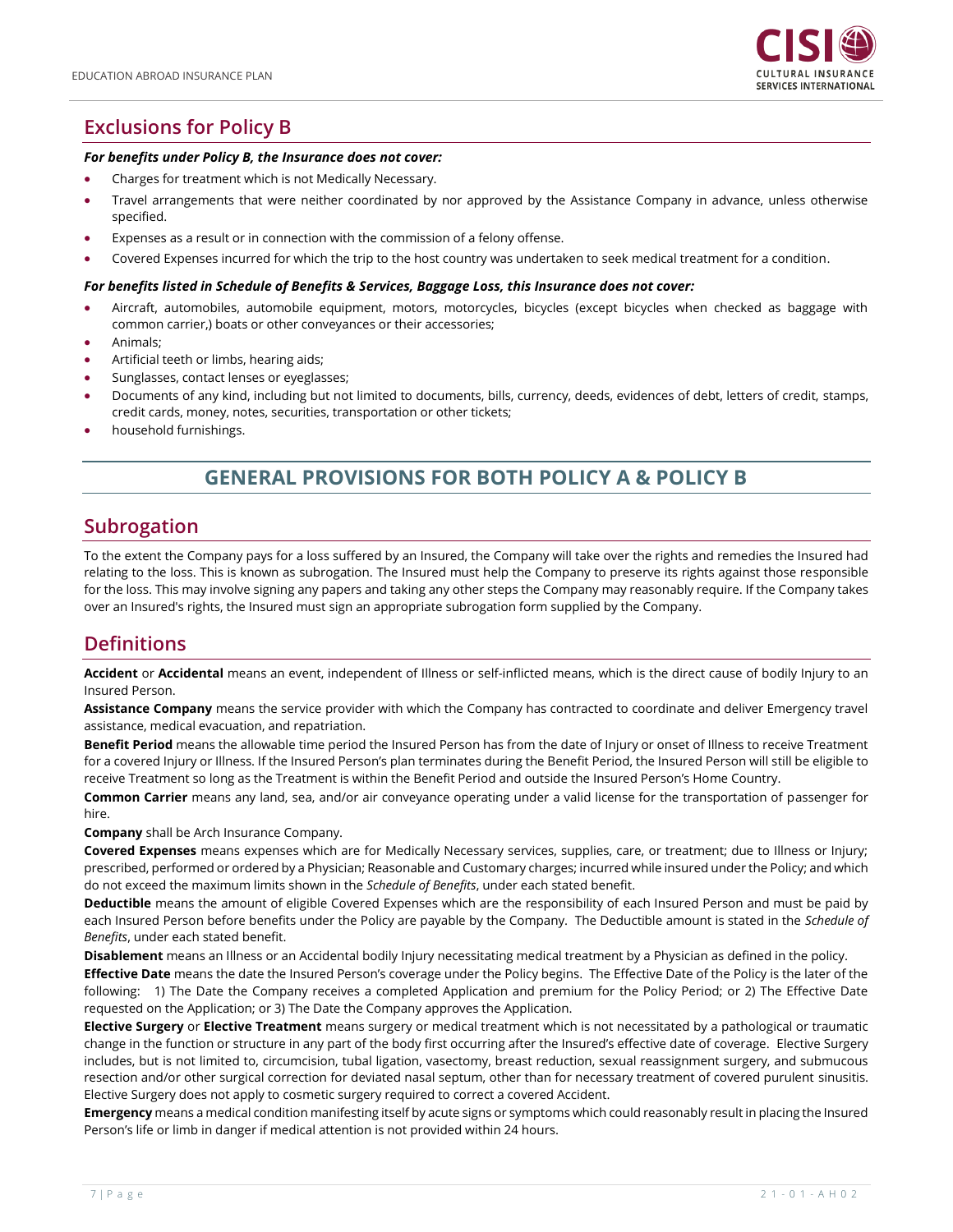

**Experimental/Investigational** means all services or supplies associated with: 1) Treatment or diagnostic evaluation which is not generally and widely accepted in practice of medicine in the United States of America or which does not have evidence of effectiveness documented in peer reviewed articles in medical journals published in the United States. For the Treatment or diagnostic evaluation to be considered effective such articles should indicate that it is more effective than others available: or if less effective than other available Treatments or diagnostic evaluations, is safer or less costly; 2) A drug which does not have FDA marketing approval; 3) A medical device which does not have FDA marketing approval; or has FDA approval under 21 CFR 807.81, but does not have evidence of effectiveness for the proposed use documented in peer reviewed articles in medical journals published in the United States. For the device to be considered effective, such articles should indicate that it is more effective than other available devices for the proposed use; or if less effective than other available devices, or is safer or less costly. The company will make the final determination as to whether a service or supply is Experimental/Investigational.

**Family Member** means a spouse, parent, sibling or Child of the Insured Person.

**Home Country** means the country where an Insured Person has his or her true, fixed and permanent home and principal establishment. **Hospital** as used in the Policy means a place that 1) is legally operated for the purpose of providing medical care and Treatment to sick or injured persons for which a charge is made that the Insured is legally obligated to pay in the absence of insurance; 2) provides such care and Treatment in medical, diagnostic, or surgical facilities on its premises, or those prearranged for its use; 3) provides 24-hour nursing service under the supervision of a Registered Nurse at all times; and 4) operates under the supervision of a staff of one or more Doctors. Hospital also means a place that is accredited as a hospital by the Joint Commission on Accreditation of Hospitals, American Osteopathic Association, or the Joint Commission on Accreditation of Health Care Organizations (JCAHO). Hospital does not mean: a convalescent, nursing, or rest home or facility, or a home for the aged; a place mainly providing custodial, educational, or rehabilitative care; or a facility mainly used for the Treatment of drug addicts or alcoholics.

**Illness** wherever used in the Policy means sickness or disease of any kind contracted and commencing after the Effective Date of the Policy.

**Injury** wherever used in the Policy means accidental bodily injury or injuries caused by an accident. The Injury must be the direct cause of the loss, independent of disease, bodily infirmity or other causes. Any loss due to Injury must begin after the Effective Date of the policy. **Insured Person(s)** means a person eligible for coverage under the Policy as defined in "Eligible Persons" who has applied for coverage and is named on the application and for whom the company has accepted premium. This may be the Insured Person or Dependent(s).

**Medically Necessary** or **Medical Necessity** means services and supplies received while insured that are determined by the Company to be: 1) appropriate and necessary for the symptoms, diagnosis, or direct care and treatment of the Insured Person's medical conditions; 2) within the standards the organized medical community deems good medical practice for the Insured Person's condition; 3) not provided solely for educational purposes or primarily for the convenience of the Insured Person, the Insured Person's Physician or another Service Provider or person; 4) not Experimental/ Investigational or unproven, as recognized by the organized medical community, or which are used for any type of research program or protocol; and 5) not excessive in scope, duration, or intensity to provide safe and adequate, and appropriate treatment. For Hospital stays, this means that acute care as an Inpatient is necessary due to the kinds of services the Insured Person is receiving or the severity of the Insured Person's condition, in that safe and adequate care cannot be received as an Outpatient or in a less intensified medical setting. The fact that any particular Physician may prescribe, order, recommend, or approve a service, supply, or level of care does not, of itself, make such Treatment Medically Necessary or make the charge of a Covered Expense under the Policy.

**Mental and Nervous Disorder** means any condition or disease listed in the most recent edition of the International Classification of Diseases as a mental disorder, which exhibits clinically significant behavioral or psychological disorder marked by a pronounced deviation from a normal healthy state and associated with a present painful symptom or impairment in one or more important areas of *functioning*. This disease must not be merely an expectable response to a particular chemical stimulus. Mental Illness does not mean learning disabilities, attitudinal disorders or disciplinary problems.

**Physician** as used in the Policy means a Doctor of medicine or a Doctor of osteopathy licensed to render medical services or perform Surgery in accordance with the laws of the jurisdiction where such professional services are performed, however, such definition will exclude chiropractors and physiotherapists.

**Pre-existing Condition** for the purposes of the Policy means 1) a condition that would have caused person to seek medical advice, diagnosis, care or treatment any time prior to the Effective Date of coverage under the Policy; 2) a condition for which medical advice, diagnosis, care or treatment was recommended or received any time prior to the Effective Date of coverage under the Policy.

**Reasonable and Customary** means the maximum amount that the Company determines is Reasonable and Customary for Covered Expenses the Insured Person receives, up to but not to exceed charges actually billed. The Company's determination considers: 1) amounts charged by other Service Providers for the same or similar service in the locality were received, considering the nature and severity of the bodily Injury or Illness in connection with which such services and supplies are received; 2) any usual medical circumstances requiring additional time, skill or experience; and 3) other factors the Company determines are relevant, including but not limited to, a resource based relative value scale.

For a Service Provider who has a reimbursement agreement, the Reasonable and Customary charge is equal to the amount that constitutes payment in full under any reimbursement agreement with the Company.

If a Service Provider accepts as full payment an amount less than the negotiated rate under a reimbursement agreement, the lesser amount will be the maximum Reasonable and Customary charge.

The Reasonable and Customary charge is reduced by any penalties for which a Service Provider is responsible as a result of its agreement with the Company.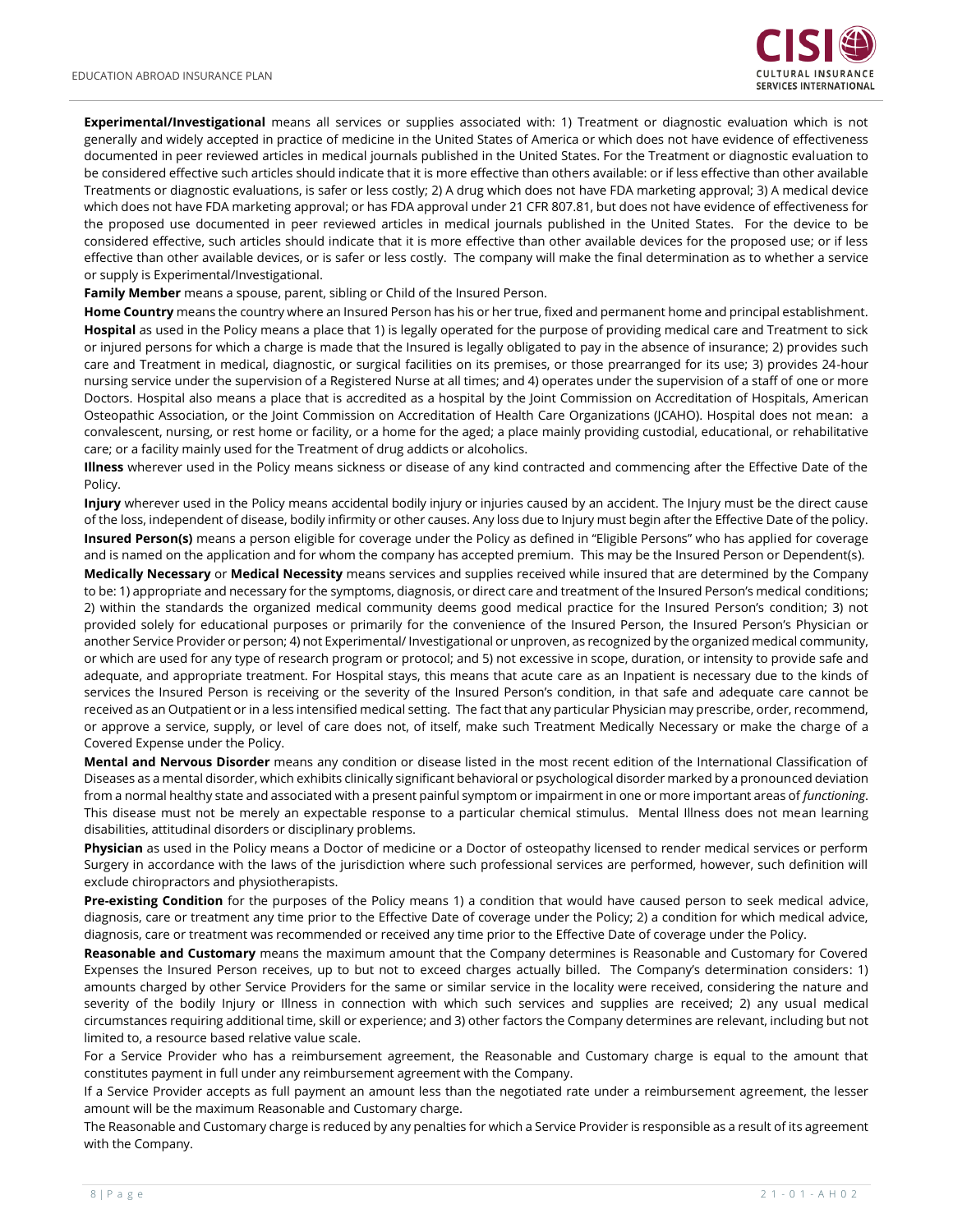

**Relative** means spouse, parent, sibling, Child, grandparent, grandchild, step-parent, step-child, step-sibling, in-laws (parent, son, daughter, brother and sister), aunt, uncle, niece, nephew, legal guardian, ward, or cousin of the Insured Person.

**Service Provider** shall mean a Hospital, convalescent/skilled nursing facility, ambulatory surgical center, psychiatric Hospital, community mental health center, residential Treatment facility, psychiatric Treatment facility, alcohol or drug dependency Treatment center, birthing center, Physician, Dentist, chiropractor, licensed medical practitioner, Registered Nurse, medical laboratory, assistance service company, air/ground ambulance firm, or any other such facility that the Company approves.

**Sickness** means illness or disease contracted and causing loss commencing while the Policy is in force as to the Insured Person whose Sickness is the basis of claim. Any complication or any condition arising out of a Sickness for which the Covered Person is being treated or has received Treatment will be considered as part of the original Sickness.

**Surgery** shall mean an invasive diagnostic procedure; or the Treatment of Illness or Injury by manual or instrumental operations performed by a Physician while the patient is under general or local anesthesia.

This is a brief description of coverage provided and is subject to the terms, conditions, limitations and exclusions of the policy. Please see the policy and confirmation of coverage for complete details. Coverage may vary or may not be available in all states. *In the event of any conflict between this summary of coverage and the policy, the policy will govern. The policy is a short-term policy, with limited benefits.* This insurance is not an alternative or replacement to comprehensive medical or major medical coverage. Further, this insurance is not minimum essential benefits as set forth under the Patient Protection and Affordable Care Act.

#### <span id="page-8-0"></span>**Team Assist Plan (TAP): Non-Insurance Services**

The Team Assist Plan is designed by CISI in conjunction with the Assistance Company to provide travelers with a worldwide, 24-hour emergency telephone assistance service. Multilingual help and advice may be furnished for you in the event of any emergency during the term of coverage. The Team Assist Plan complements the insurance benefits provided by Policy. If you require Team Assist assistance, your ID number is your policy number. In the U.S., call (855) 951-2326, worldwide call (01-443) 470-3043 (collect calls accepted) or e-mail medassist-usa@axa-assistance.us.

#### **Emergency Medical Transportation Services**

The Team Assist Plan provides services for:

- Emergency Medical Evacuation
- Repatriation/Return of Mortal Remains

All services must be arranged through the Assistance Company.

#### **MEDICAL ASSISTANCE**

**Medical Referral:** Referrals will be provided for doctors, hospitals, clinics or any other medical service provider requested by the participant. Service is available 24 hours a day, worldwide.

**Medical Monitoring:** In the event the participant is admitted to a foreign hospital, the AP will coordinate communication between the participant's own doctor and the attending medical doctor or doctors. The AP will monitor the participant's progress and update the family or the insurance company accordingly.

**Prescription Drug Replacement/Shipment:** Assistance will be provided in replacing lost, misplaced, or forgotten medication by locating a supplier of the same medication or by arranging for shipment of the medication as soon as possible.

**Emergency Message Transmittal:** The AP will forward an emergency message to and from a family member, friend or medical provider.

**Coverage Verification/Payment Assistance for Medical Expenses:** The AP will provide verification of the participant's medical insurance coverage when necessary to gain admittance to foreign hospitals, and if requested, and approved by the participant's insurance company, or with adequate credit guarantees as determined by the participant, provide a guarantee of payment to the treating facility.

#### **TRAVEL ASSISTANCE**

**Obtaining Emergency Cash:** The AP will advise how to obtain or to send emergency funds world-wide.

**Traveler Check Replacement Assistance:** The AP will assist in obtaining replacements for lost or stolen traveler checks from any company, i.e., Visa, Master Card, Cooks, American Express, etc., worldwide.

**Lost/Delayed Luggage Tracing:** The AP will assist the participant whose baggage is lost, stolen or delayed while traveling on a common carrier. The AP will advise the participant of the proper reporting procedures and will help travelers maintain contact with the appropriate companies or authorities to help resolve the problem.